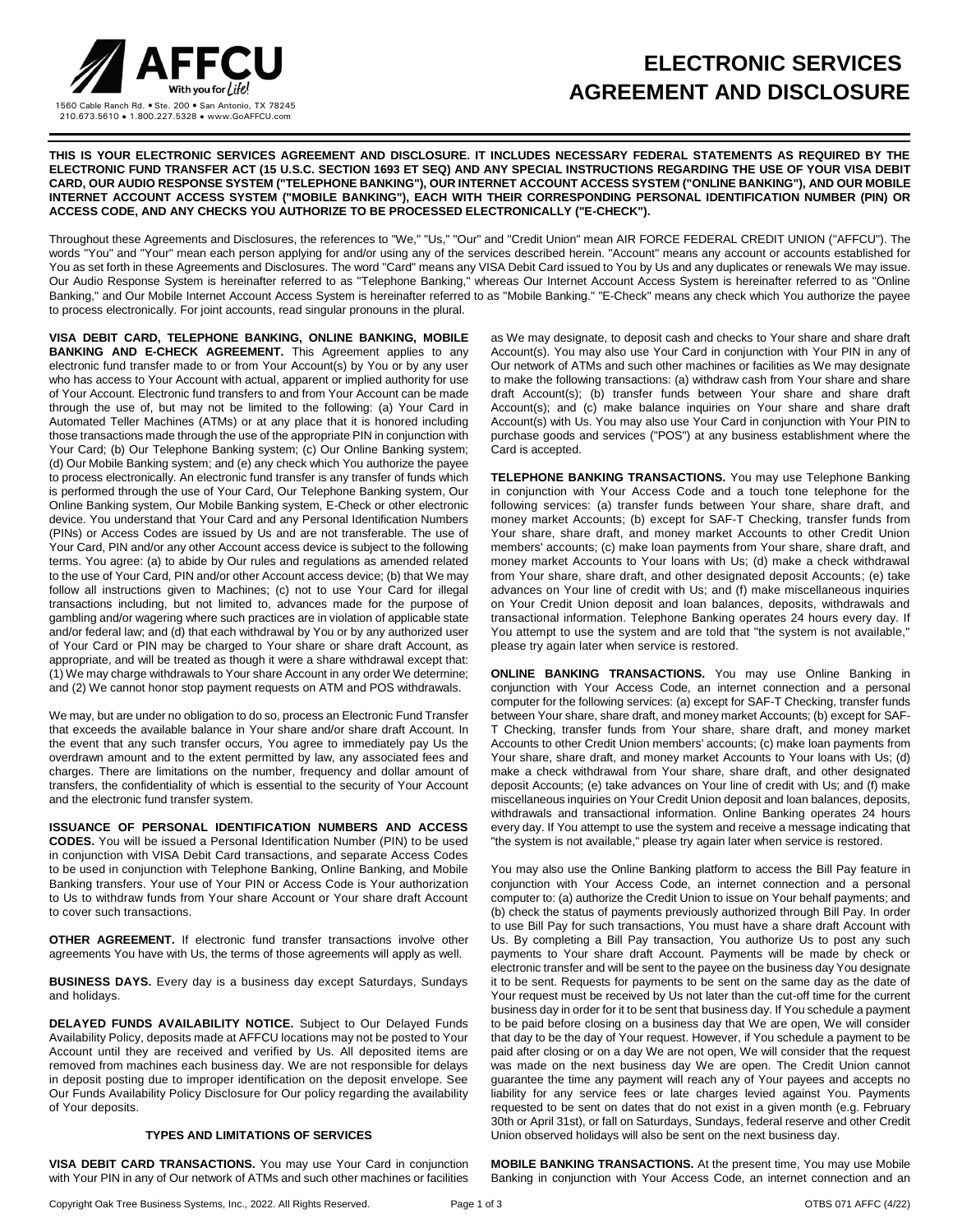internet enabled mobile computing device (e.g. smartphone or tablet), for the following services: (a) except for SAF-T Checking, transfer funds between Your share, share draft, and money market Accounts; (b) except for SAF-T Checking, transfer funds from Your share, share draft, and money market Accounts to other Credit Union members' accounts; (c) make loan payments from Your share, share draft, and money market Accounts to Your loans with Us; (d) make a check withdrawal from Your share, share draft, and other designated deposit Accounts; (e) take advances on Your line of credit with Us; and (f) make miscellaneous inquiries on Your Credit Union deposit and loan balances, deposits, withdrawals and transactional information. Mobile Banking operates 24 hours every day. If You attempt to use the system and are told that "the system is not available," please try again later when service is restored.

You may also use the Mobile Banking platform to access the Bill Pay feature in conjunction with Your Access Code, an internet connection and an internet enabled mobile computing device to: (a) authorize the Credit Union to issue on Your behalf payments; and (b) check the status of payments previously authorized through Bill Pay. In order to use Bill Pay for such transactions, You must have a share draft Account with Us. By completing a Bill Pay transaction, You authorize Us to post any such payments to Your share draft Account. Payments will be made by check or electronic transfer and will be sent to the payee on the business day You designate it to be sent. Requests for payments to be sent on the same day as the date of Your request must be received by Us not later than the cut-off time for the current business day in order for it to be sent that business day. If You schedule a payment to be paid before closing on a business day that We are open, We will consider that day to be the day of Your request. However, if You schedule a payment to be paid after closing or on a day We are not open, We will consider that the request was made on the next business day We are open. The Credit Union cannot guarantee the time any payment will reach any of Your payees and accepts no liability for any service fees or late charges levied against You. Payments requested to be sent on dates that do not exist in a given month (e.g. February 30th or April 31st), or fall on Saturdays, Sundays, federal reserve and other Credit Union observed holidays will also be sent on the next business day.

You may also use the Mobile Banking platform to access the remote deposit system to initiate the deposit of checks into Your share and share draft Account(s) You have with Us by using an internet enabled mobile computing device (e.g. smartphone or tablet), an imaging application/device, special software and an Access Code and/or User ID. You understand and agree that the remote deposit of Items into Your deposit accounts with Us through use of remote deposit are not subject to the Electronic Fund Transfer Act (15 U.S.C. § 1693 *et seq.*) or Regulation E (12 CFR 1005.1 *et seq.*). The remote deposit of Items into Your designated deposit accounts with Us is instead governed solely by the terms and conditions set forth in the separate remote deposit capture agreement.

**E-CHECK TRANSACTIONS.** You may authorize a merchant or other payee to make a one-time electronic payment from Your checking Account using information from Your check ("E-Check") to: (a) pay for purchases; or (b) pay bills.

**OWNERSHIP OF ACCESS DEVICES.** Your Card and/or any other Account access device will remain Our property and any such Card or other Account access device We may issue may be cancelled or its use restricted by Us at any time without notice, except as may be required by applicable law. You agree to surrender any such Card and/or access device and to discontinue its use immediately upon Our request. You will be required to return any Account access device(s) to Us immediately upon the closing of Your Account.

**NOTIFICATION OF PRE-AUTHORIZED DEPOSITS.** If You have arranged to have direct deposits made to Your Account at least once every 60 days (from Your employer, the federal government or other payor), You can call Us at (210) 673- 5610, or (800) 227-5328 if calling from outside San Antonio, to find out whether or not the deposit has been made.

**RIGHT TO STOP PRE-AUTHORIZED PAYMENTS.** If You want to stop any preauthorized payments, call Us at (210) 673-5610, or (800) 227-5328 if calling from outside San Antonio, or write to Us at 1560 Cable Ranch Road, Suite 200, San Antonio, TX 78245 in time for Us to receive Your stop payment request 3 business days or more before the payment is scheduled to be made. If You call, We may also require You to put Your request in writing and get it to Us within 14 days after You call. To be sure that a third party does not bill You again for the "stopped" payment or to cancel the entire pre-authorized payment arrangement, contact the third party. To ensure that recurring preauthorized charges established and authorized by You are not interrupted in the event that Your Card or other Access Device is reissued, We may, but are under no obligation to do so, enroll Your account in automatic account information update services that communicate new Card/Access Device information to the service providers with whom You have established preauthorized recurring charges, the purpose of which is to ensure charges You authorize continue without interruption.

**NOTICE OF VARYING AMOUNTS.** If regular pre-authorized payments may vary in amount, the person You are going to pay will tell You, 10 days before each payment, when it will be made and how much it will be. You may choose instead to get this notice only when the payment would differ by more than a certain amount from the previous payment, or when the amount would fall outside certain limits that You set.

**OUR LIABILITY FOR FAILURE TO STOP PAYMENT.** If You order Us to place a stop payment on one of Your pre-authorized payments 3 business days or more before the transfer is scheduled, and We do not do so, We will be liable for losses or damages, to the extent provided by law.

**TRANSACTION SLIPS.** You can get a receipt at the time You make any transaction to or from Your Account (except for Telephone Banking, Online Banking, Mobile Banking, mail-in transactions, and certain small-value transactions). When an electronic transfer has been made during any given month, You will receive a monthly statement to reflect all electronic fund transfers to or from Your Account during that statement period. In any case, You will receive a statement at least quarterly.

**FEES.** We may assess reasonable charges against Your Account for transactions performed at electronic terminals. If so, We will specify any charges for these or other types of electronic transactions, including automatic transfers, on an accompanying pricing document. We will explain the charges to You when You open Your Account. You will be provided with a fee schedule, Telephone Banking, Online Banking, and Mobile Banking information after Your Account is established. Additional fee schedules are available at any of Our office locations. When You use an ATM not owned by Us, You may be charged a fee by the ATM operator, or any network used, and You may be charged a fee for a balance inquiry even if You do not complete a fund transfer.

**LIABILITY FOR FAILURE TO COMPLETE TRANSACTIONS.** If We do not properly complete a transaction to or from Your Account according to this Agreement, We will be liable for Your losses or damages. However, We will not be liable if: (a) Your Account does not contain enough available funds to make the transaction through no fault of Ours; (b) the ATM where You are making the transfer does not have enough cash; (c) the terminal was not working properly and You knew about the breakdown when You started the transaction; (d) circumstances beyond Our control prevent the transaction despite reasonable precautions that We have taken; (e) Your Card is retrieved or retained by an ATM; (f) Your Card or PIN has been reported lost or stolen and We have blocked the Account; (g) the money in Your Account is subject to legal process or other claim; (h) there are other lawful exceptions established by Us and You are given proper advance notice of them; (i) You exceed any limits on Your Account: and (j) the VISA network does not allow the transaction to proceed due to anti-fraud or similar consumer protections employed by that network.

**LIABILITY FOR UNAUTHORIZED USE.** Telephone Us at once at (210) 673-5610, or (800) 227-5328 if calling from outside San Antonio, or write to Us at 1560 Cable Ranch Road, Suite 200, San Antonio, TX 78245 if You believe Your Card or PIN have been lost or stolen or if You believe that an electronic fund transfer has been made without Your permission using information from Your check. Telephoning is the best way of keeping Your possible losses down. You could lose all of the money in Your Account (plus Your maximum overdraft line of credit, if applicable). If You tell Us within 2 business days after You learn of the loss or theft of Your Card or PIN, You can lose no more than \$50.00 if someone uses Your Card or PIN without Your permission. If You fail to tell Us within 2 business days after You learn of the loss or theft of Your Card or PIN and We can prove that We could have stopped someone from using Your Card or PIN without Your permission if You had told Us, then You could lose as much as \$500.00. Also, if Your statement shows transfers that You did not make, including those made by Card, PIN or other means, You will tell Us at once. If You do not tell Us within 60 days after the statement was mailed to You, You may not get back any money You lost after the 60 days if We can prove that We could have stopped someone from taking the money if You had told Us in time. If a valid reason (such as a long trip or hospital stay) keeps You from giving Us notice, We will extend the time periods. **Exception:** You will have no liability for unauthorized use of Your Visa Debit Card as long as You report the loss or theft of Your Visa Debit Card within 2 business days. **These exceptions do not apply to: (a) transactions that originate at an ATM; or (b) transactions that originate from Your negligence; or (c) transactions that originate from Your fraudulent use of Your Visa Debit Card; or (d) transactions processed through non-VISA networks without cardholder PIN validation.**

**IN CASE OF ERRORS OR IF YOU HAVE QUESTIONS ABOUT ELECTRONIC TRANSFERS.** Telephone Us at (210) 673-5610, or (800) 227-5328 if calling from outside San Antonio, or write to Us at 1560 Cable Ranch Road, Suite 200, San Antonio, TX 78245 as soon as You can, if You think Your statement or receipt is wrong or if You need more information about a transaction listed on the statement or receipt. We must hear from You no later than 60 days after We send You the first statement on which the problem or error appeared.

(1) Tell Us Your name and Account number.